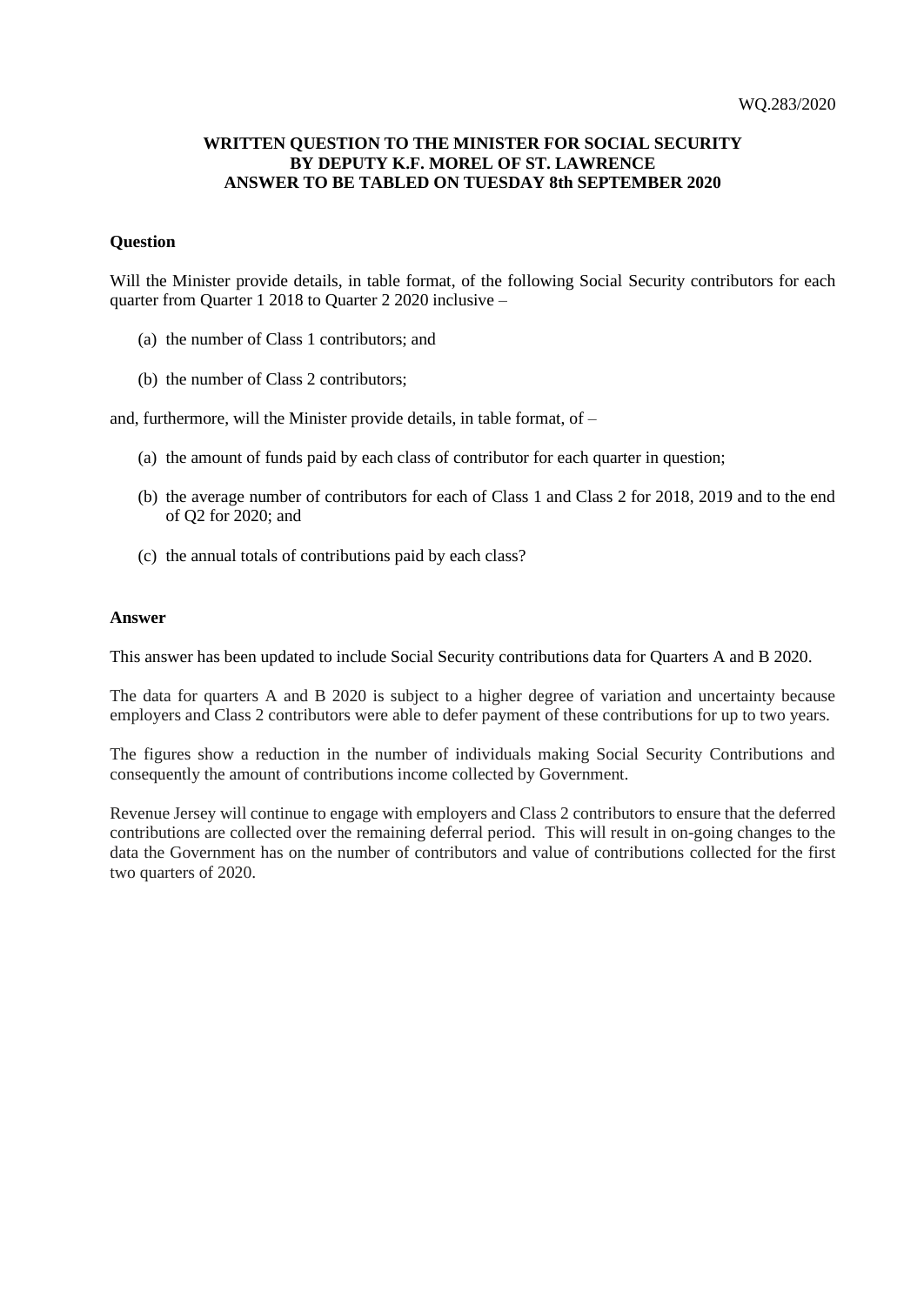## (1) (a) and (b)

| Year | Quarter     | <b>Month</b> | <b>Class 1</b><br><b>Contributors</b><br><b>Number</b> | Class 2<br><b>Contributors</b><br><b>Number</b> |
|------|-------------|--------------|--------------------------------------------------------|-------------------------------------------------|
|      |             | Jan          | 49,177                                                 | 4,212                                           |
|      | $\mathbf A$ | Feb          | 49,243                                                 | 4,135                                           |
|      |             | Mar          | 49,524                                                 | 4,098                                           |
|      |             | Apr          | 50,284                                                 | 4,293                                           |
|      | B           | May          | 50,479                                                 | 4,219                                           |
|      |             | Jun          | 51,063                                                 | 4,190                                           |
| 2018 |             | Jul          | 51,420                                                 | 4,333                                           |
|      | $\mathbf C$ | Aug          | 51,217                                                 | 4,249                                           |
|      |             | Sep          | 50,760                                                 | 4,240                                           |
|      |             | Oct          | 50,236                                                 | 4,436                                           |
|      | D           | <b>Nov</b>   | 50,363                                                 | 4,360                                           |
|      |             | Dec          | 50,089                                                 | 4,334                                           |
|      |             | Jan          | 49,545                                                 | 4,452                                           |
|      | $\mathbf A$ | Feb          | 49,492                                                 | 4,399                                           |
|      |             | Mar          | 49,844                                                 | 4,360                                           |
|      |             | Apr          | 50,405                                                 | 4,336                                           |
|      | B           | May          | 50,534                                                 | 4,246                                           |
|      |             | Jun          | 51,010                                                 | 4,198                                           |
| 2019 |             | Jul          | 51,315                                                 | 4,322                                           |
|      | $\mathbf C$ | Aug          | 51,262                                                 | 4,256                                           |
|      |             | Sep          | 50,823                                                 | 4,217                                           |
|      |             | Oct          | 50,355                                                 | 3,973                                           |
|      | D           | <b>Nov</b>   | 50,138                                                 | 3,904                                           |
|      |             | Dec          | 50,001                                                 | 3,841                                           |
|      |             | Jan          | 49,705                                                 | 3,425                                           |
| 2020 | $\mathbf A$ | Feb          | 49,527                                                 | 3,352                                           |
|      |             | Mar          | 49,666                                                 | 3,183                                           |
|      |             | Apr          | 46,928                                                 | 2,902                                           |
|      | B           | May          | 46,598                                                 | 2,801                                           |
|      |             | Jun          | 47,165                                                 | 2,773                                           |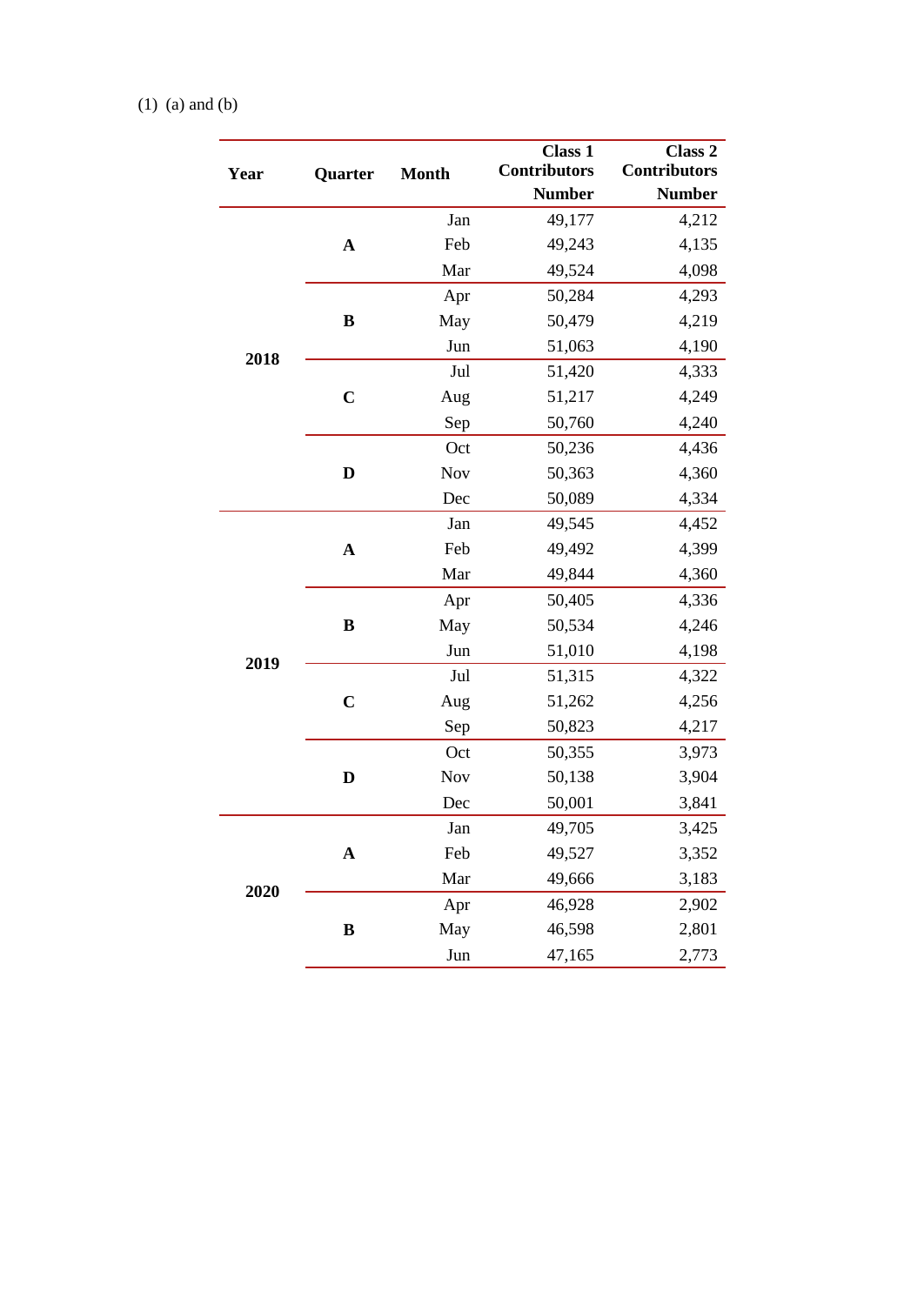| Я<br>I |  |
|--------|--|

| Year | Quarter                   | <b>Month</b> | Class 1              | Class <sub>2</sub>   |
|------|---------------------------|--------------|----------------------|----------------------|
|      |                           |              | <b>Contributions</b> | <b>Contributions</b> |
|      |                           |              | (E,000s)             | (E,000s)             |
| 2018 | $\boldsymbol{\mathsf{A}}$ | Jan          | 15,879               | 1,902                |
|      |                           | Feb          | 15,886               | 1,591                |
|      |                           | Mar          | 17,576               | 2,153                |
|      | $\, {\bf B}$              | Apr          | 16,858               | 1,691                |
|      |                           | May          | 16,636               | 1,617                |
|      |                           | Jun          | 18,010               | 2,220                |
|      | $\mathbf c$               | Jul          | 16,923               | 1,736                |
|      |                           | Aug          | 16,202               | 1,637                |
|      |                           | Sep          | 17,470               | 1,512                |
|      | D                         | Oct          | 18,490               | 2,054                |
|      |                           | Nov          | 16,356               | 1,713                |
|      |                           | Dec          | 16,886               | 2,194                |
| 2019 | $\boldsymbol{\mathsf{A}}$ | Jan          | 17,107               | 1,657                |
|      |                           | Feb          | 17,774               | 1,928                |
|      |                           | Mar          | 17,113               | 1,806                |
|      | $\, {\bf B}$              | Apr          | 18,023               | 1,887                |
|      |                           | May          | 19,764               | 2,032                |
|      |                           | Jun          | 16,701               | 1,767                |
|      | $\mathsf{C}$              | Jul          | 18,821               | 1,970                |
|      |                           | Aug          | 17,353               | 1,913                |
|      |                           | Sep          | 14,880               | 1,561                |
|      | D                         | Oct          | 18,009               | 1,691                |
|      |                           | Nov          | 18,408               | 1,871                |
|      |                           | Dec          | 16,784               | 1,621                |
| 2020 | $\pmb{\mathsf{A}}$        | Jan          | 17,897               | 1,504                |
|      |                           | Feb          | 17,805               | 1,480                |
|      |                           | Mar          | 18,449               | 1,380                |
|      | $\pmb B$                  | Apr          | 17,028               | 1,267                |
|      |                           | May          | 17,367               | 1,236                |
|      |                           | Jun          | 17,369               | 1,226                |

(b)

| Year    | Average<br><b>Monthly Class 1 Contributors</b><br>(Number) | Average<br><b>Monthly Class 2 Contributors</b><br>(Number) |
|---------|------------------------------------------------------------|------------------------------------------------------------|
| 2018    | 50,321                                                     | 4,258                                                      |
| 2019    | 50,394                                                     | 4,209                                                      |
| 2020 Q2 | 48,265                                                     | 3,073                                                      |